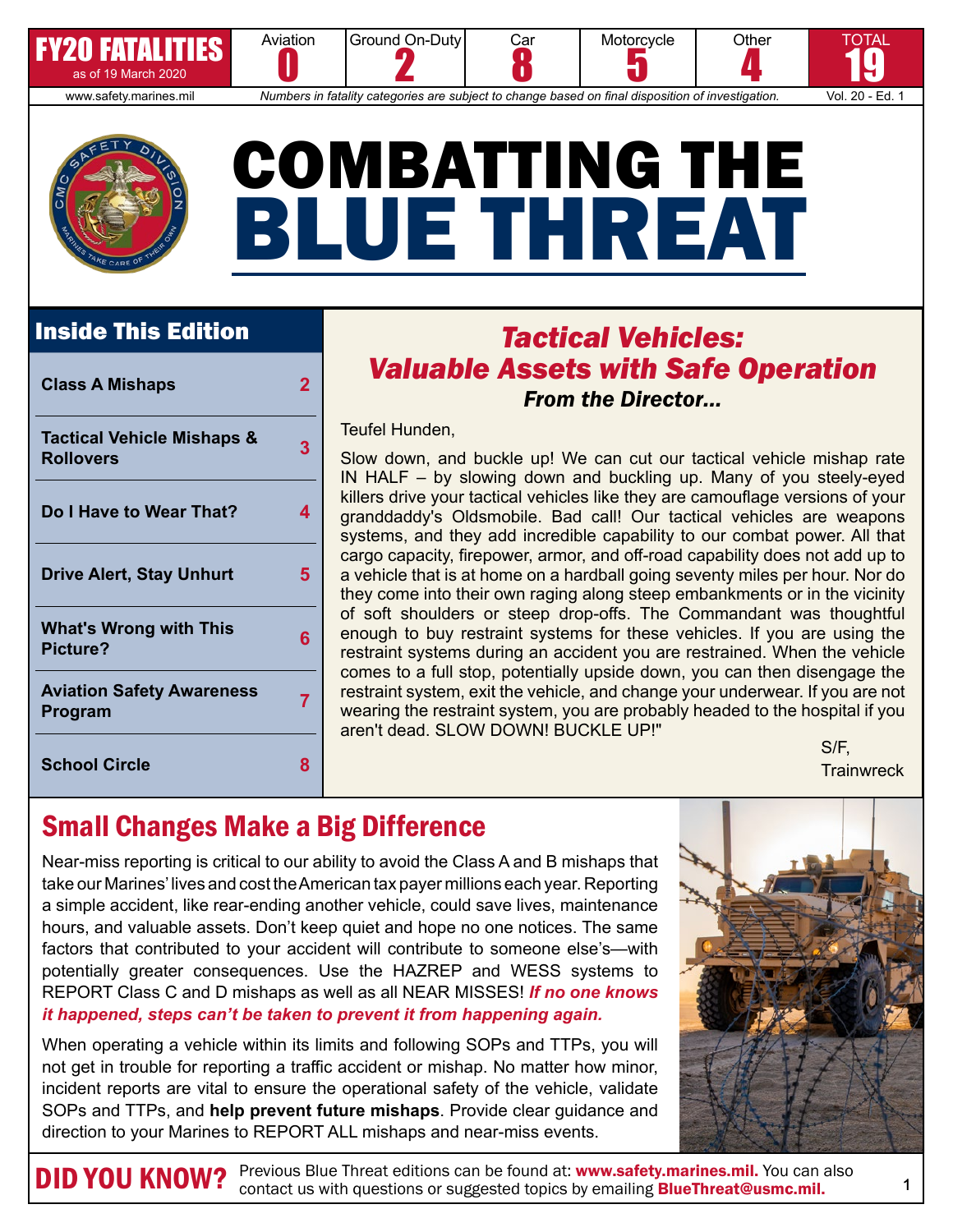







5 www.safety.marines.mil *Numbers in fatality categories are subject to change based on final disposition of investigation.* Vol. 20 - Ed. 1

## Recent Class A Mishaps

#### • AVIATION

#### **NONE**

#### • GROUND ON-DUTY

10 Mar 2020: CENTCOM AOR – One Marine died and two were injured during an MTVR rollover. 20 Oct 2019: MCMWTC Bridgeport, CA – A PFC died in a M1151 HWWMV rollover.

#### • OFF-DUTY (CAR)

14 Mar 2020: Fallbrook, CA – A PFC died in a single vehicle mishap after the vehicle swerved off the freeway down a 100-foot slope.

31 Jan 2020: North Charleston, SC – After being involved in an automobile mishap, a Pvt was transported to a Medical Center, where he died from his injuries.

14 Jan 2020: Carlsbad, CA – A LCpl was involved in a crash on a northbound interstate in Carlsbad. He was declared deceased at the scene; the collision was caused by another vehicle traveling the opposite direction while attempting to evade police.

29 Dec 2019: Irving, TX – A LCpl died from injuries as a passenger in a single-vehicle crash.

28 Oct 2019: Murrieta, CA – A SSgt was involved in a fatal multi-vehicle accident.

20 Oct 2019: Twentynine Palms, CA – A PFC riding as a passenger was killed in a multi-vehicle accident, and the driver, a PFC from the same unit, was seriously injured.

10 Oct 2019: Plum Branch, SC – A LCpl and a Cpl were killed in a single vehicle car accident after crashing into a tree.

#### • OFF-DUTY (MOTORCYCLE)

22 Feb 2020: San Diego, CA – A Sgt was involved in a single vehicle accident and was pronounced deceased on scene by the San Diego County Fire Department.

12 Jan 2020: Wichita, KS – A Pvt was struck by a vehicle when stopped on the side of the road tending to the motorcycle. 31 Oct 2019: Burbank, CA – A Cpl died in a motorcycle accident after being struck by two vehicles.

09 Oct 2019: Escondido, CA – A Sgt suffered severe injuries in a motorcycle accident; SNM was taken to the hospital where he died from his injuries six days later.

05 Oct 2019: Jacksonville, NC – A SSgt died in a motorcycle accident after driving over a raised curb and striking a post.

#### • OFF-DUTY (OTHER)

08 Mar 2020: Camp Pendleton, CA – A PFC died from an accidental drowning.

02 Mar 2020: Camp Johnson, NC – A PFC was discovered unresponsive in their barracks room.

26 Jan 2020: Oceanside, CA – While walking alongside the highway, a Sgt was struck and killed by a vehicle.

11 Oct 2019: Beaufort, SC – A Cpl was killed after being struck by a vehicle when she stopped to help another motorist.

## FY20 Class A Mishaps

#### 2 GROUND MISHAPS

resulted in the **death of two Marines**



#### 5 MOTORCYCLE MISHAPS resulted in the **death of five Marines**



8 CAR MISHAPS resulted in the **death of eight Marines**



4 OTHER MISHAPS resulted in the **death of four Marines**

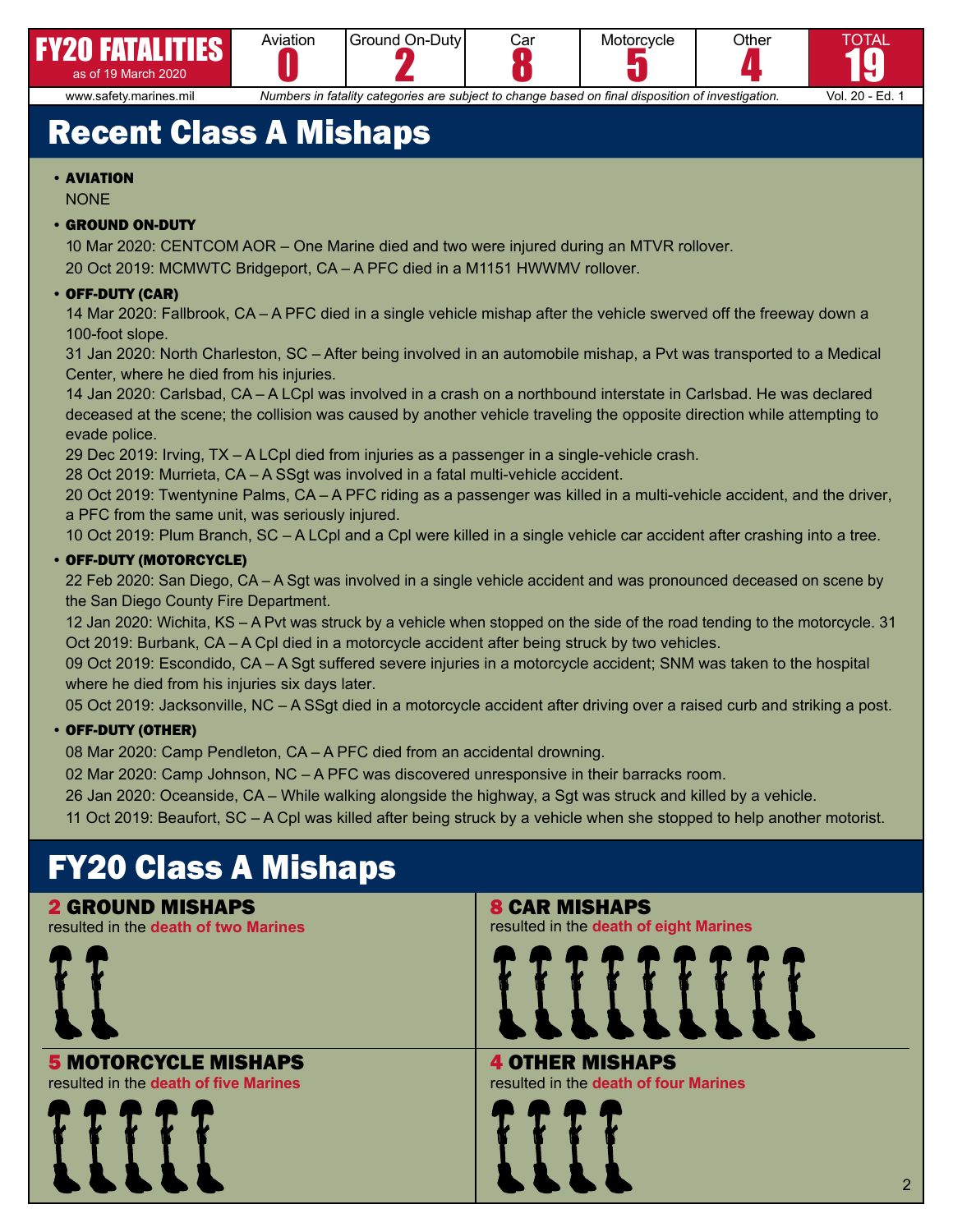









www.safety.marines.mil *Numbers in fatality categories are subject to change based on final disposition of investigation.* Vol. 20 - Ed. 1

Car

## Tactical Vehicle Mishaps & Rollovers

In order to mitigate a risk, you must first be aware of it. There are two types of rollover mishaps that have been found to occur most often: rollovers caused by an improper maneuver (ROM), and rollovers caused by a fall (ROF).

- 1. A ROM indicates an operator-induced rollover mishap, which includes falling asleep at the wheel, overcorrecting, and failing to follow SOPs. The most prevalent causal factor is **EXCESSIVE SPEED**. By simply **SLOWING DOWN** and adhering to posted speed limits, we can significantly reduce the number of tactical vehicle mishaps!
- 2. A ROF indicates a rollover mishap caused by an unknown or unaccounted for change in either the road or driving conditions that results in the vehicle falling over a cliff or into a depression. **This most frequently occurs when units fail to conduct thorough route recons and route studies, and when driving too fast on surfaces unfamiliar to them!**

While rollovers constitute a serious risk, they are not the only mishaps to watch out for when behind the wheel. Traffic accident (TA) mishaps occur all too frequently and can cause just as much damage to both vehicles and bodies as rollovers. Don't think disaster can't happen in peacetime. Follow the rules of the road, wear your seatbelts and PPE, and participate in rollover training. It could save your life!



Of the 57 tactical vehicle mishaps that have occurred over the last five years, 30 of them were caused by either driving too fast or the driver being unprepared **DID YOU KNOW?** 30 of them were caused by eith<br>for changes in road conditions.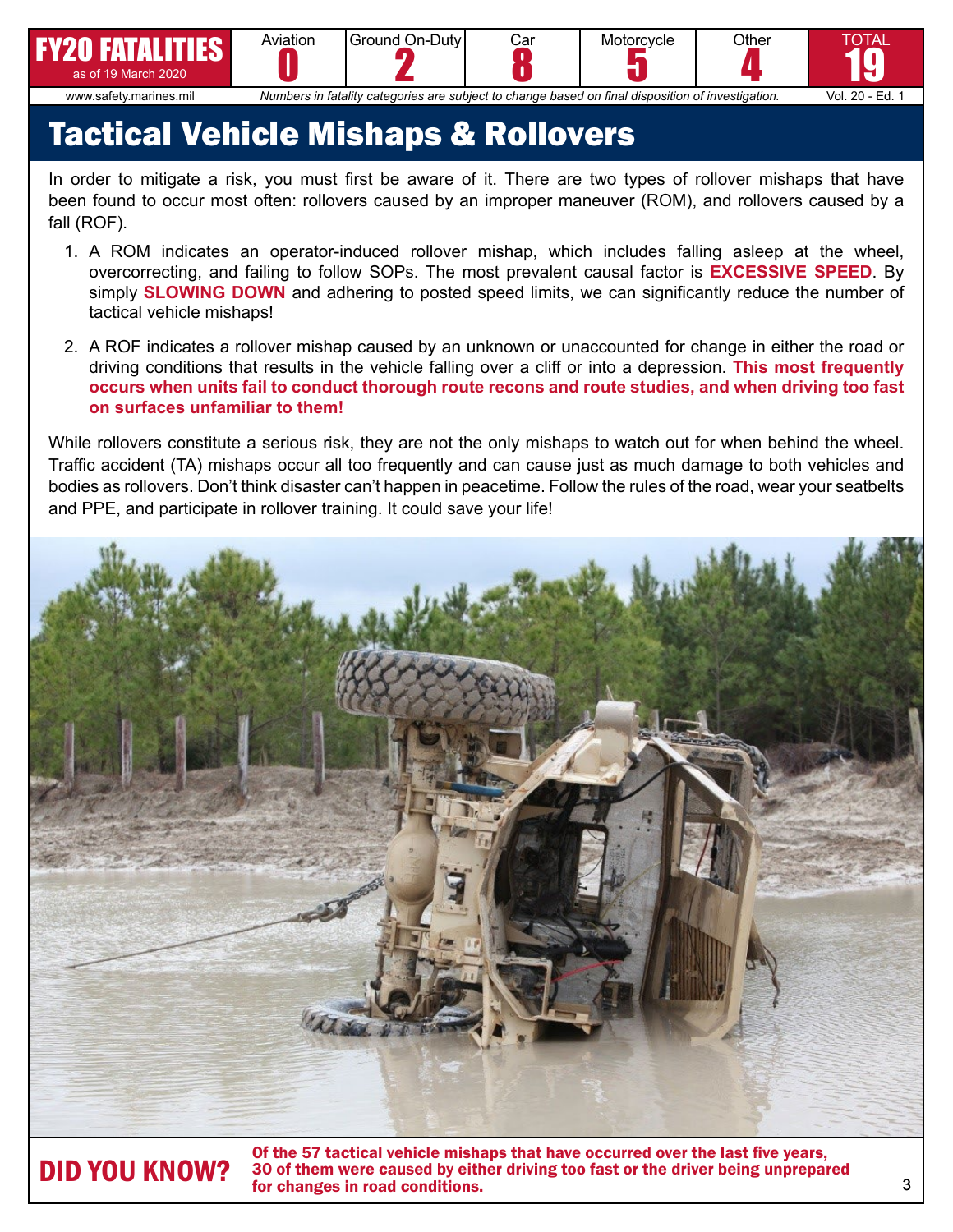## Do I Have to Wear That?

Aviation

FY20 FATALITIES as of 19 March 2020

**The use of seatbelts and restraint systems in tactical vehicles is mandatory.** Under DRIVESAFE, the senior occupant of any vehicle is responsible for ensuring that all passengers are wearing the specified restraint system before operating the vehicle. If the senior occupant cannot be determined, this responsibility falls on the driver.

#### *Drivers: Don't move the vehicle until all occupants are belted in and armored-up when required.*

#### *Leaders: Enforce this simple rule.*

When it comes to Personal Protective Equipment (PPE), including Modular Tactical Vests and helmets, requirements vary. It's up to each installation commander to establish local written policy on the wearing of PPE while riding in or operating any tactical vehicle. That said, a good rule of thumb to follow is, "In the back, wear helmet and flak" and, *"When on dirt, don't flirt with safety. Everyone wears a helmet and flak."*

## What do your local SOPs and orders direct?

**Other** 

SOI

MCO<br>5100.19F



**2 U FATALLITED CONSERVERT AND SUBSET ON A SUBSET AND SERVERT AND SUBSET AND SUBSET AND A SUBSET AND SUBSET AND A SUBSET AND A SUBSET AND A SUBSET AND A SUBSET AND A SUBSET AND A SUBSET AND A SUBSET AND A SUBSET AND A SUBS** 

Car

**Motorcycle** 

**Ground On-Duty**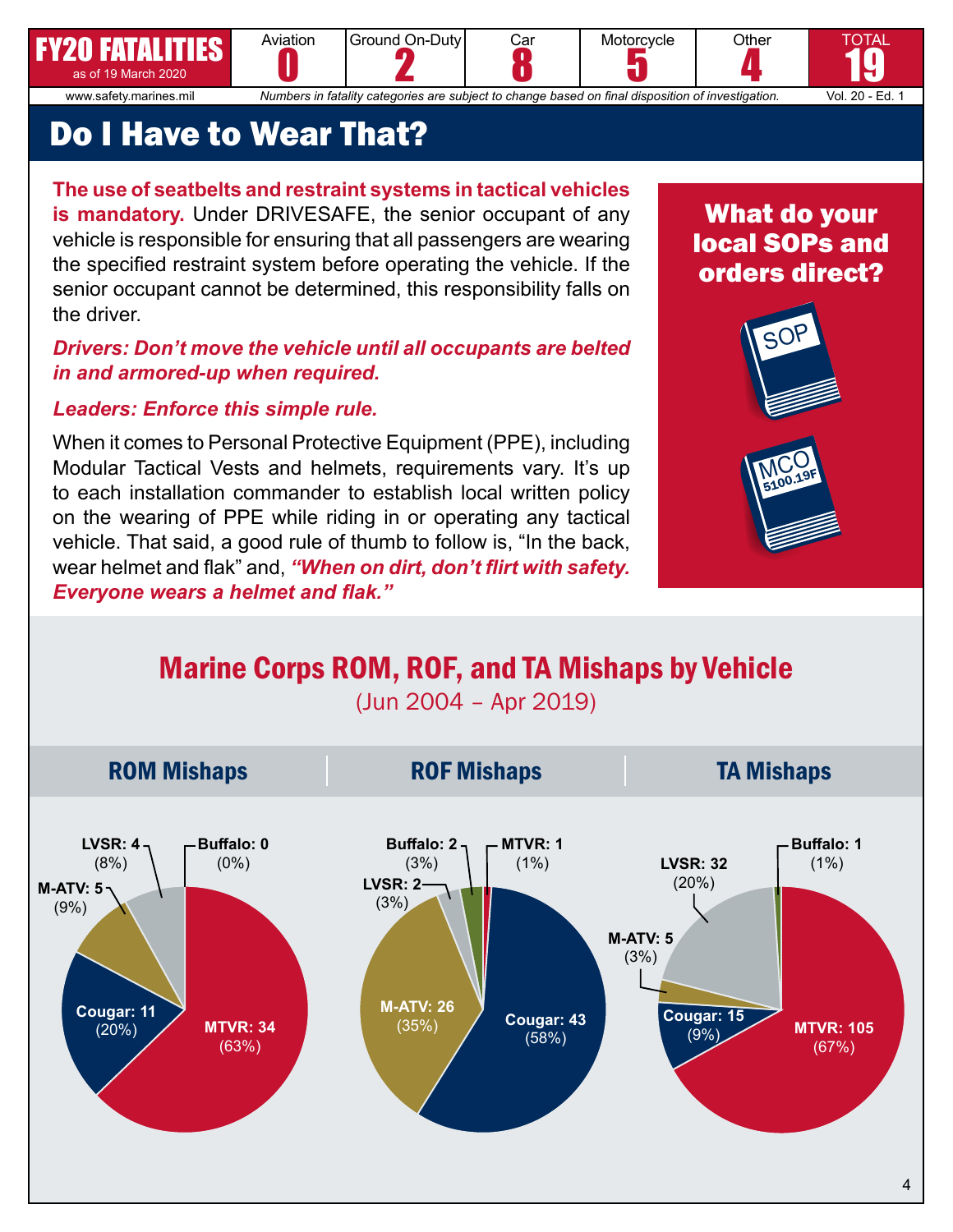## 20 FATALI



2 5 4 www.safety.marines.mil *Numbers in fatality categories are subject to change based on final disposition of investigation.* Vol. 20 - Ed. 1

Car

**Ground On-Duty** 

19

TOTAL

## Drive Alert, Stay Unhurt!

Aviation

When operating tactical vehicles, Marines must be sufficiently rested and alert. Driving without adequate sleep puts the driver, passengers, and others at risk, while negatively impacting the mission. A study from the University of New South Wales found that being awake for 17 to 19 hours straight impairs performance similar to having a blood alcohol concentration (BAC) of 0.05%. For comparison, most states recognize a 0.08% BAC as driving under the influence (DUI).

In other words: *driving drowsy can be just as dangerous as driving drunk*. To reduce the potential for traffic mishaps caused by operator fatigue, the Marine Corps Traffic Safety Program – or DRIVESAFE – requires commanders to establish and enforce specific duty hour limits for Marine Corps vehicle operators.



**Motorcycle** 

**Other** 

## DRIVESAFE Duty Hour Limits

**Duty hour limits during normal operations include the following minimum requirements:**



### CONSECUTIVE REST **HRS of**

Drivers will be provided with at least eight consecutive hours of off-duty rest during any 24-hour period.



## RECORD **DRIVING**

Establish a means of recording driving time for designated drivers who operate Government motor vehicles on a regular basis.



## NO THAN 10 HRS

An operator will not drive more than 10 hours in a duty period, including rest and meal breaks. Mission essential billets requiring shifts longer than 10 hours will develop specific written procedures to minimize risk.



### HAZARDOUS MATERIALS

When transporting Hazardous Materials (HAZMAT) or explosives, two qualified/ certified drivers will be assigned to the vehicle if the trip requires more than eight hours of travel.





In addition to regular meal breaks, drivers will take rest breaks of at least 15 minutes every two hours of driving or every 100 miles, whichever occurs first.



DRIVING TIMES & MILEAGE LIMITS

Commanders shall establish maximum driving times and mileage limits for Marines on orders, leave, and/or liberty. These mileage limits must not exceed allowable limits suggested when using the Travel Risk Planning System (TRiPS)

<https://trips.safety.army.mil/marines/TRiPS-Assessment>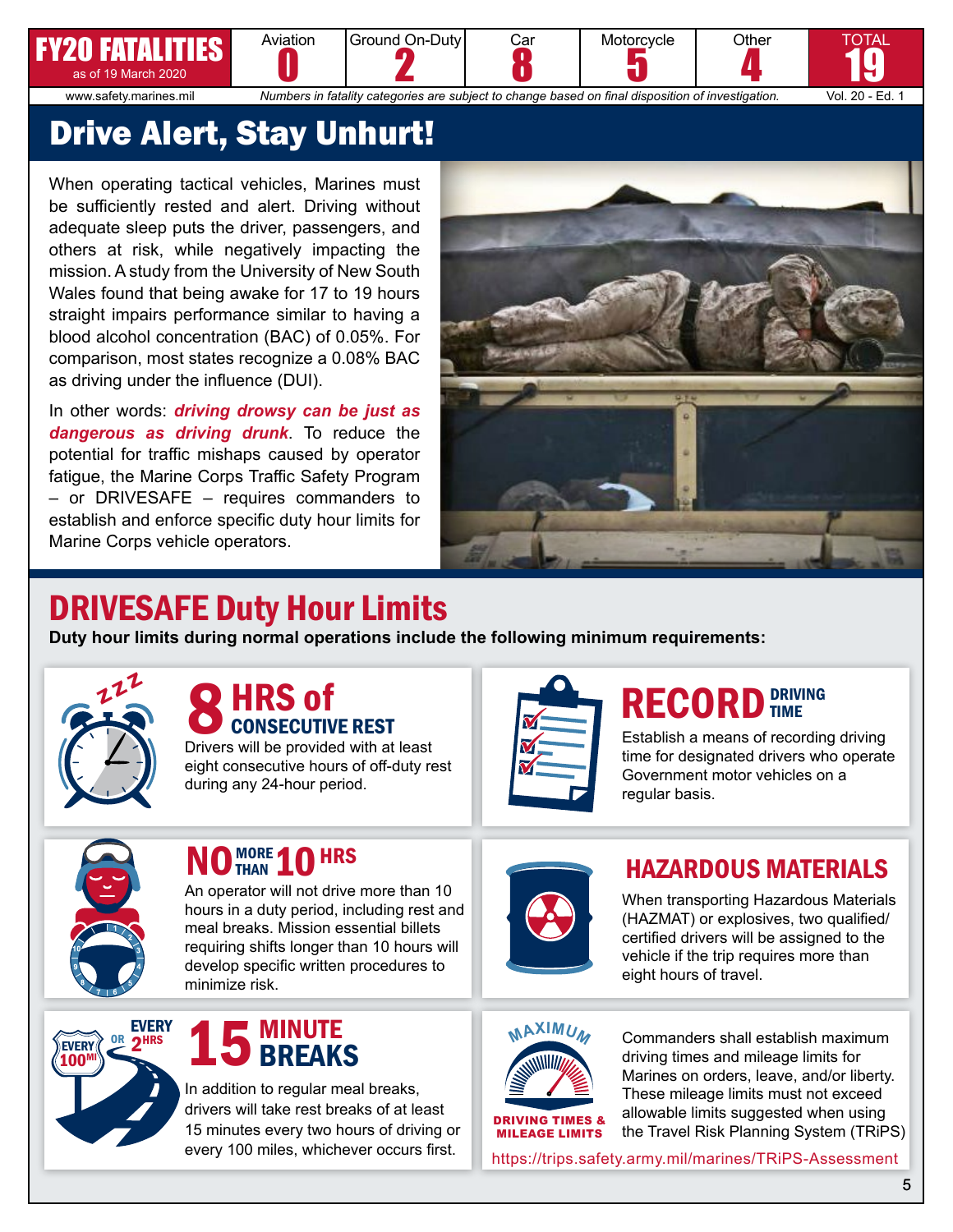

**Operating the vehicle within its limits and observing mandated safety requirements will mitigate the potential for a rollover and minimize injuries if a rollover occurs**

## **BOTTOM LINE: The Key to Preventing Tactical Vehicle Mishaps is Unwavering Leadership and Supervision!**

The vast majority of tactical vehicle mishaps are preventable! The key is for leaders **AT ALL LEVELS**, from the Corporal to Colonel, to ruthlessly and unapologetically enforce the lessons learned, SOPs, orders, and safety regulations that apply to all tactical vehicles.

Movement orders, convoy briefs, pre-movement inspections, emergency action drills, and thorough post-convoy action reports (with formal near-miss reporting) must be ingrained in all drivers and crews! When leaders ensure that this happens every time without question or exception, we save lives, unit morale, and resources! All of which are vital to maintaining the critical edge required to succeed on any battlefield, in any clime and place.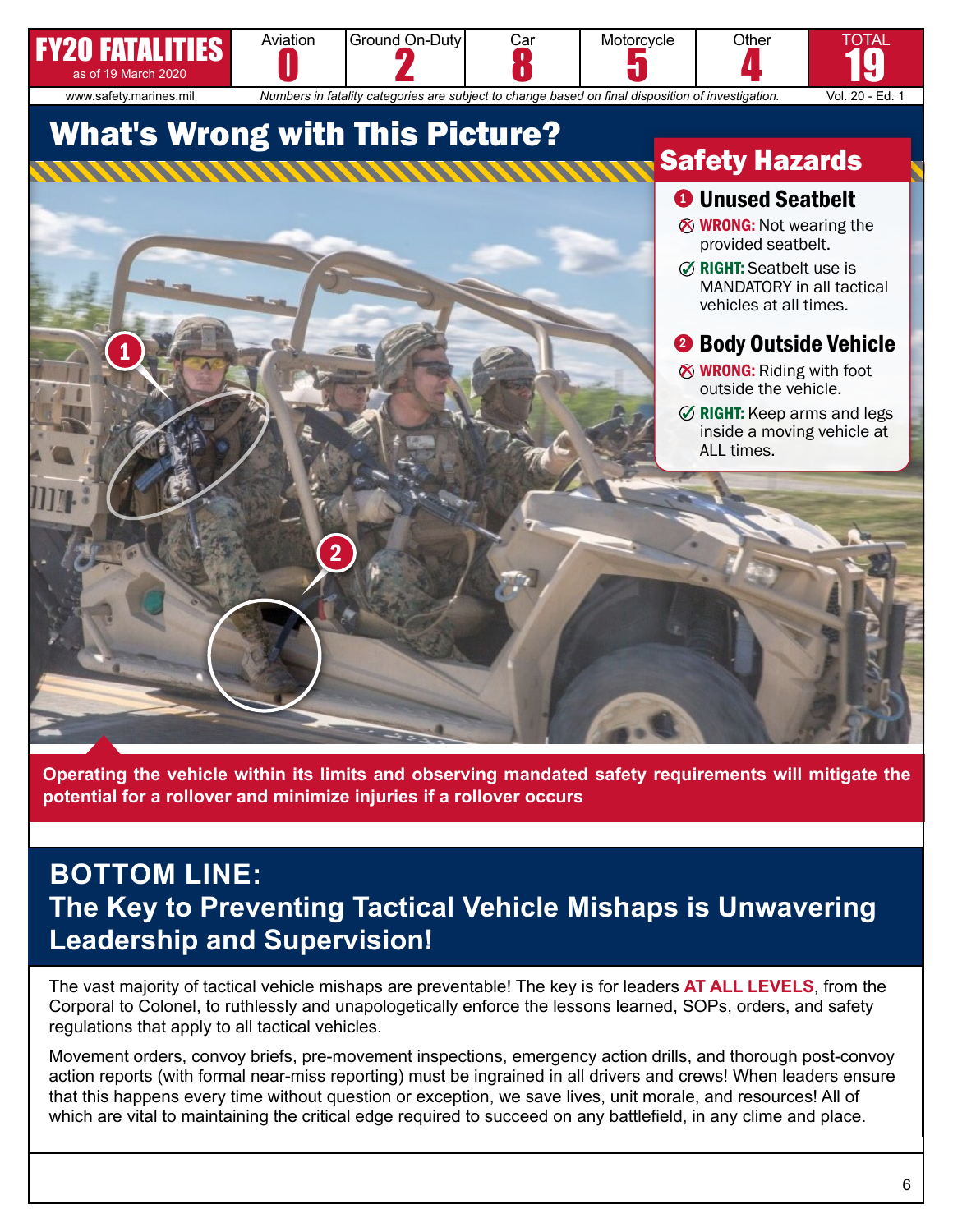#### **20 FATALIT** as of 19 March 2020 Aviation **Ground On-Duty** 2 Car **Motorcycle** 5 **Other** 4 www.safety.marines.mil *Numbers in fatality categories are subject to change based on final disposition of investigation.* Vol. 20 - Ed. 1



TOTAL

## Aviation Safety Awareness Program

## The Normalization of Excellence

**The Aviation Safety Awareness Program (ASAP)** is a web-based program of record that allows Marine Corps Aviation personnel to identify and report errors, hazards, or safety issues related to their daily operations.

Every report has identifying information removed to ensure anonymity, which allows personnel to speak candidly without fear of reprisal.



### **Who Can Use**

ASAP is used by Marine Aviation and aviation support units. Each unit has a unique username/password for ASAP reporting. Contact your unit's ASAP officer or ASO for details.

### **When To Report**

It's required to submit a report for each flight and once per maintenance shift. Any issue observed by anyone at any time can and should be reported.



### **FOR MARINES**

- Quick and easy submit reports from your mobile device (no CAC required)
- Provide honest reporting anonymously
- Your concerns are guaranteed to be reviewed

### **FOR O-5 COMMANDERS**

- Gauge your command's safety climate
- Identify hazards and issues proactively
- Compile hard data to support and validate corrective actions
- Customize features to suit individual squadron's needs

### **HQMC / MARFORS / MEFS / MAWS / MAGS**

Review de-identified, cumulative data from across the force to better understand required areas of focus

- Maintenance procedures and tools
- Aircraft /equipment
- 
- Stations/facilities
- Policy
- Funding

### **Call to Action**

CMC Safety Division is researching a Ground equivalent of ASAP. We are looking for two forward-thinking, ground commanders interested in participating in a six-month test of a Ground Safety Awareness Program. Email **[BlueThreat@usmc.mil](mailto:bluethreat%40usmc.mil?subject=)** for further information.

**Data drives decisions, and the more we know, the more we can identify problem trends and root causes, and apply effective corrective actions.**